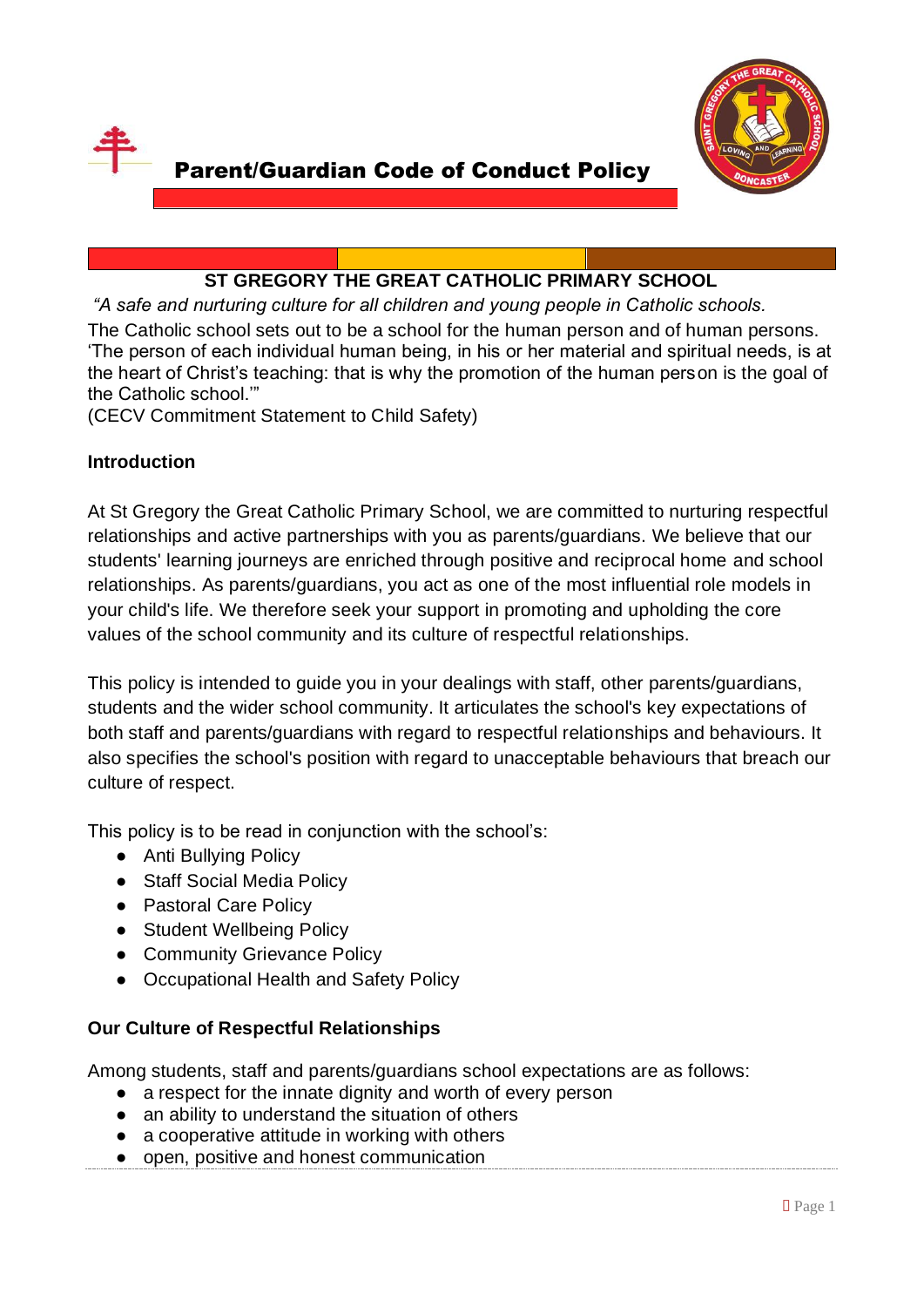



- the ability to work respectfully with other people
- trusting relationships
- responsibility for one's own actions.

# **In promoting and upholding this culture, we expect that parents/guardians will:**

- support the school's Catholic ethos, traditions and practices
- support the school in its efforts to maintain a positive teaching and learning environment
- understand the importance of healthy parent/teacher/child relationships and strive to foster those relationships
- adhere to the school's policies
- treat staff, other parents/guardians and members of the wider school community with respect and courtesy.

# **In promoting and upholding this culture, we expect that staff will:**

- communicate with parents/guardians regarding each child's learning, development and wellbeing
- provide opportunities for parent/guardian involvement in each child's learning
- maintain confidentiality over sensitive issues
- relate and respond to parents/guardians in a respectful and professional manner
- ensure a timely response to any concerns raised by parents/guardians.

### **Raising Concerns and Resolving Conflict (Refer also to our Community Grievance Policy)**

In raising concerns on behalf of a child, or making a complaint about the school's practices or treatment of a child, **we expect that** *parents/guardians* **will:**

- observe the school's stated procedures for raising and resolving a grievance/complaint
- follow specified protocols for communication with staff members, including making appointments at a mutually convenient time and communicating any concerns in a constructive and respectful manner
- listen to their child, but be mindful that their child's views or opinions may reflect only one side of the story
- refrain from approaching another child while in the care of the school to discuss any matter because of any alleged actions towards their child.
- refer any matter directly to their child's teacher for follow-up by the school.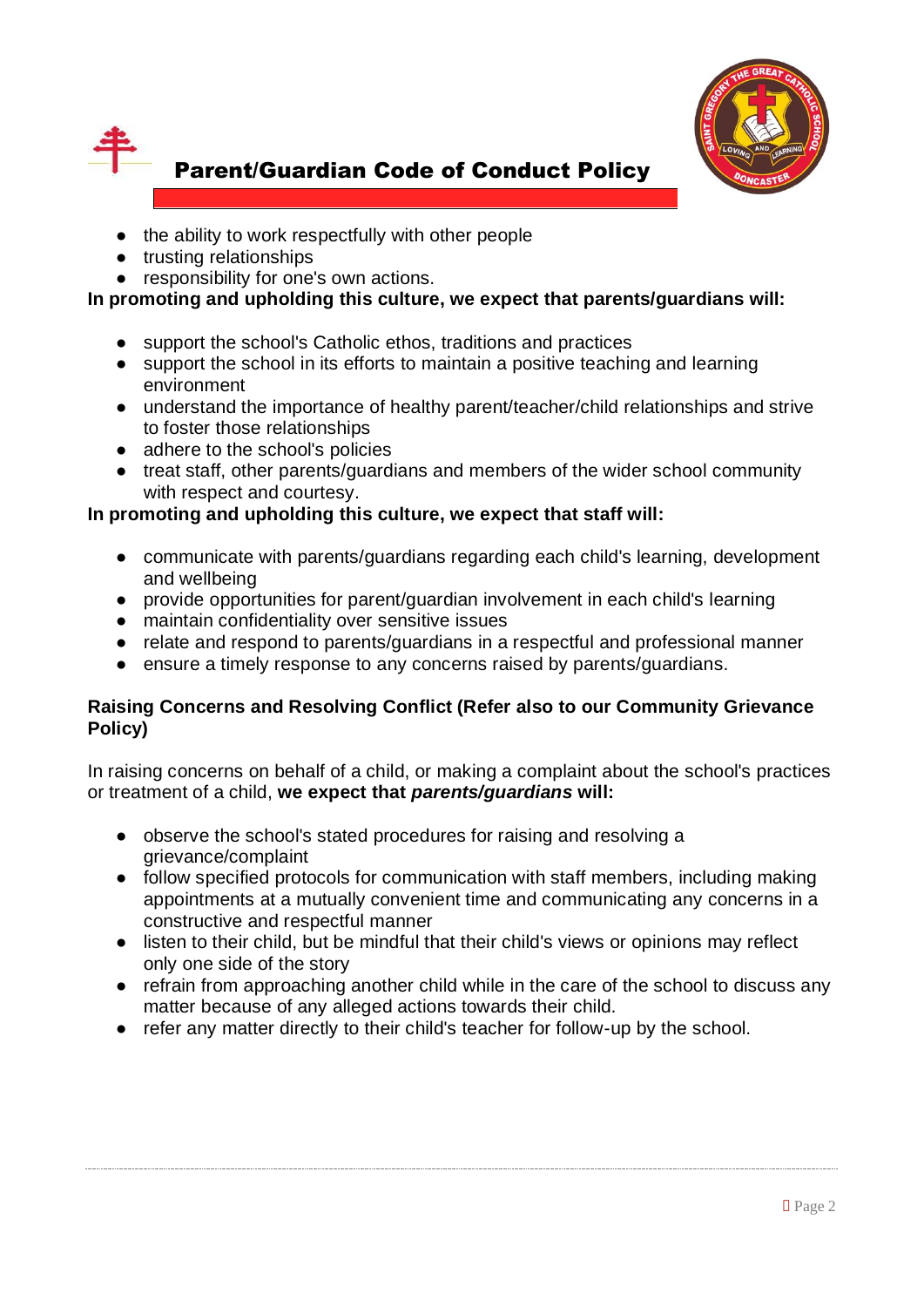



In responding to a parent's/guardian's concerns or a complaint, **we expect that** *staff* **will:**

- observe confidentiality and a respect for sensitive issues
- ensure that the parent's/guardian's views and opinions are heard and understood
- communicate with and respond to parents/guardians in a constructive, fair and respectful manner
- as far as is practicable, ensure a timely response to any parent/guardian concerns/ complaints
- strive for resolutions and outcomes that are satisfactory to all parties.

#### **Staff Safety and Wellbeing**

The school places a high value and priority on maintaining a safe and respectful working environment for staff. The school regards certain behaviours as harmful and unacceptable insofar as they compromise or threaten to compromise the safety and wellbeing of staff. These behaviours include, but are not limited to:

- shouting or swearing (regardless of whom the behaviour is directed towards), including in person or on the telephone
- physical or verbal intimidation
- aggressive gestures
- writing rude, defamatory, aggressive or abusive comments to/about a staff member (including via email or on social media)
- racist, sexist or otherwise insensitive and inappropriate comments
- damage to or violation of possessions/property (or threats to engage in behaviour of that kind).

**Please note:** When meeting with parents/guardians, St Gregory the Great staff will determine whether another staff member is required to be present.

In circumstances where a parent/guardian behaves in an unacceptable way, the principal or a senior staff member may, as a first step, seek to resolve the situation and repair the relevant relationship. This may include engaging in discussions and/or mediation. However, where a parent's/guardian's behaviour is considered by the principal as being likely to cause ongoing harm, distress or danger to the staff member or others, the school may exercise its legal right to:

- impose a temporary or permanent ban on the parent/guardian entering the school premises
- suspend or terminate the parent's/guardian's child's enrolment at the school
- in serious circumstances, refer the matter to the police
- respond in any way that the school considers is necessary and appropriate